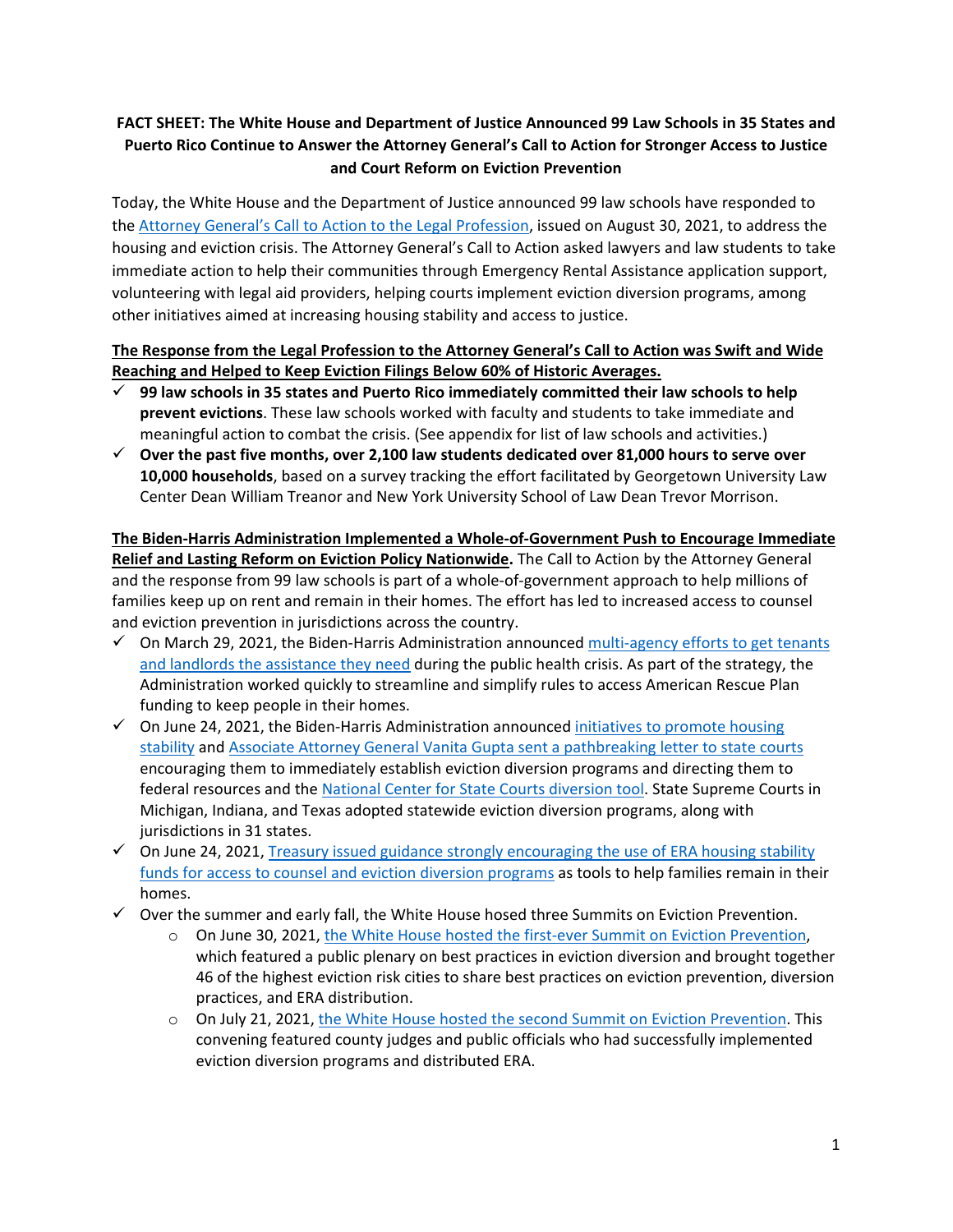- o On September 9, 2021[, the White House hosted the third Summit on Eviction Prevention](https://www.whitehouse.gov/briefing-room/statements-releases/2021/09/09/biden-administration-highlights-high-performers-to-encourage-more-widespread-action-on-delivering-rental-assistance-and-stopping-evictions/) which featured mayors, governors, and county officials overseeing high performing ERA programs and successful diversion programs.
- $\checkmark$  On August 11, 2021, Attorney General Merrick Garland met with nearly 40 state supreme court chief [justices](https://www.justice.gov/opa/pr/readout-attorney-general-merrick-b-garland-and-associate-attorney-general-vanita-guptas) to emphasize eviction diversion strategies and issued a Call to Action to states to implement eviction diversion programs. The Attorney General's [Call to Action to the Legal Profession](https://www.justice.gov/ag/page/file/1428626/download) followed shortly after on August 30, 2021.
- $\checkmark$  On August 11, 2021, [Second Gentleman Douglas Emhoff, White House Counsel](https://www.whitehouse.gov/briefing-room/statements-releases/2021/08/11/readout-of-the-first-listening-session-of-the-white-house-legal-aid-interagency-roundtable/) Dana Remus, and [Attorney General Merrick Garland convened a listening session](https://www.whitehouse.gov/briefing-room/statements-releases/2021/08/11/readout-of-the-first-listening-session-of-the-white-house-legal-aid-interagency-roundtable/) with legal aid providers, pro bono counsel, and a State Attorney General to identify and expand creative innovations in access to justice, including those designed to keep renters in their homes.
- $\checkmark$  On August 17, 2021, officials from the White House, Departments of Labor, Treasury, Justice, Health [and Human Services and Centers for Disease Control and Prevention met with the U.S. Conference](https://www.usmayors.org/2021/08/17/readout-u-s-conference-of-mayors-meets-with-labor-secretary-walsh-cdc-director-walensky-biden-administration-officials-to-discuss-eviction-prevention/)  [of Mayors,](https://www.usmayors.org/2021/08/17/readout-u-s-conference-of-mayors-meets-with-labor-secretary-walsh-cdc-director-walensky-biden-administration-officials-to-discuss-eviction-prevention/) urging mayors to adopt eviction diversion strategies and highlighting best practices for swift delivery of ERA.
- $\checkmark$  In October 2021[, Treasury launched a website that spotlights eviction diversion](https://home.treasury.gov/policy-issues/coronavirus/assistance-for-state-local-and-tribal-governments/emergency-rental-assistance-program/promising-practices/eviction-diversion) and prevention models and provides tool to help ERA grantees and community stakeholders take actionable steps to adopt eviction diversion. Treasury also dedicated a site to promising practices among ERA [programs to prevent eviction.](https://home.treasury.gov/policy-issues/coronavirus/assistance-for-state-local-and-tribal-governments/emergency-rental-assistance-program/promising-practices/eviction-diversion)
- $\checkmark$  On October 29, 2021, [the White House reconvened the Legal Aid Interagency Roundtable](https://www.whitehouse.gov/briefing-room/statements-releases/2021/10/29/the-biden-administration-continues-its-work-to-expand-access-to-justice/) and released its report, [Access to Justice in the Age of COVID-19,](https://www.whitehouse.gov/wp-content/uploads/2021/10/Report-to-the-President-from-the-Attorney-General-September-15-2021.pdf) which underscored the urgent need, and the federal response to, housing and evictions.

**Broad Legal Community Answered the Call of Attorney General:** Beyond law schools, Presidents of several major legal organizations, including the American Bar Association, National Bar Association, Hispanic National Bar Association, National Conference of Bar Presidents, and Legal Services Corporation, adopted eviction prevention as a priority and encouraged action among members. Within 24 hours of the Attorney General's Call to Action, the Association for Pro Bono Counsel and Law Firm Antiracism Alliance, which has nearly 300 law firm members, hosted trainings for hundreds of pro bono attorneys on assisting tenants with ERA applications.

## **Historic Progress on Emergency Rental Assistance Program - Aiding Renters and Preventing Evictions:**

The rapidly increasing pace of rental assistance, along with efforts to put into place eviction diversion programs, helped dramatically increase relief for those in need following the end of the national eviction moratorium. Instead of the predicted tsunami of evictions, because of the Administration's efforts to implement rental assistance programs and provide flexibility to grantees, eviction filings have remained below 60% of historic averages nationally and well below the 3.7 million evictions filed in a typical year. Representing a historic effort to prevent eviction, well over 3 million households received Emergency Rental Assistance under the program, with approximately \$25-\$30 billion in ERA funds either spent or [obligated by the end of 2021.](https://home.treasury.gov/news/press-releases/jy0551)

## **99 Law Schools Took Meaningful Action to Expand Access to Justice and Increase Housing Stability:**

On the same day the Attorney General issued the Call to Action, the Deans of 99 law schools issued a statement of support and committed to take immediate and meaningful action to combat the eviction and housing crisis. The law schools acted with urgency and, over the past five months, have continued to draw on resources—such as pro bono and externship programs, clinical offerings, and the service of the larger law school communities—to respond to the Attorney General's call. Law schools partnered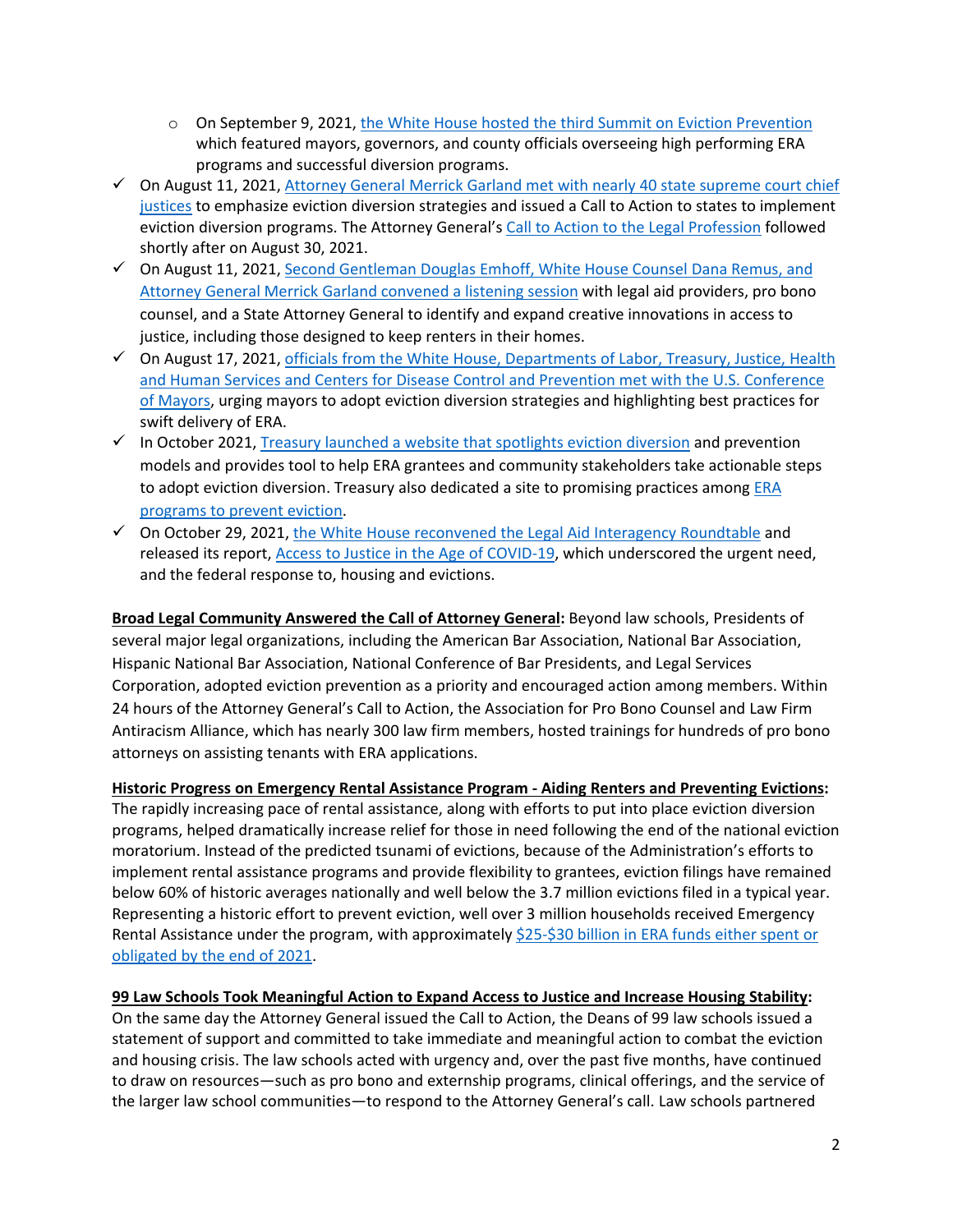with ERA programs, community-based organizations, and trusted community leaders to increase access to crucial resources and legal assistance. Law students volunteered to support pro bono and legal services attorneys by identifying families facing eviction, conducting intake and research, and drafting motions. Clinics partnered with courts to create eviction diversion programs, eviction defense walk in clinics, and "lawyer and law student of the day" programs. In communities across the country, law students hosted pop up clinics, help-a-thons, ERA application workshops, and canvassed in high risk communities to ensure tenants had access to justice and increased housing stability.

#### **APPENDIX A**

#### *Examples of Law School Responses to the Attorney General's Call to Action to the Legal Profession*

**Rutgers University Law School:** *Dedicated \$2 Million in State Funding to Establish Cross-Campus and Statewide Anti-Eviction Initiative to Address the Crisis.* Across campuses, Rutgers University Law School dedicated \$2 million in state funding to increase the school's ability to ramp up eviction prevention efforts. The Law School hired multiple new housing attorneys to represent clients and supervise students in eviction defense work. Students served over 350 households and dedicated over 3,700 hours to increasing housing stability in the community in the fall 2021 semester alone.

On the Newark campus, students faced the challenge of finding tenants. The courthouse, where tenants typically connect with law students and attorneys, had been closed since March 2020, leaving tenants to navigate online evictions without assistance. Associate Professor of Law Norrinda Brown Hayat established a Housing and Tenant Solidarity Clinic with the goal of making tenants aware of pending cases, ERA, and counsel. Students conducted file review to identify pending evictions and provided legal and ERA application assistance to tenants with upcoming hearings. Students also launched the Stop Evicting Newark: Know Your Rights Campaign, in partnership with Newark Water Coalition. Every week, law students participated in clean water and food distributions to offer on the spot assistance with ERA applications and legal representation. Students engaged with over 200 community members in high risk communities each week. In addition, students created short, multi-lingual informational videos that were amplified by community groups and through social media to maximize visibility of ERA and available legal assistance. The law school's Camden campus developed a Housing Justice Clinic aimed at increasing eviction defense, as well as a new pro bono project to connect tenants with rental assistance and help them apply for dismissal of their eviction case.

# **New York University School of Law, in Partnership with Fordham University**

**School of Law:** *Launched the New York City Housing Justice Initiative to Train Over 80 Law Students to Increase Access to Emergency Rental Assistance.* Within two days of the Attorney General's Call to Action, Professors Sateesh Nori and Julia McNally of New York University's (NYU) Housing Law Clinic, gathered nearly 100 clinical and pro bono law school programs to expand law schools' contributions to eviction prevention in their communities. The NYU Housing Law Clinic partnered with Fordham University School of Law and the New York Legal Aid Society to launch the Housing Justice Initiative and train over 80 law students across the city to assist tenants at risk of eviction in applying for ERA. Students in NYU's Housing Law Clinic also provided legal assistance to prevent evictions and improve housing conditions. In just the fall semester, students helped nearly 60 families stay housed and are continuing their efforts this spring. For the students the opportunity to help a family stay safely housed is transformational. "Working with tenants and vulnerable populations to provide assistance can really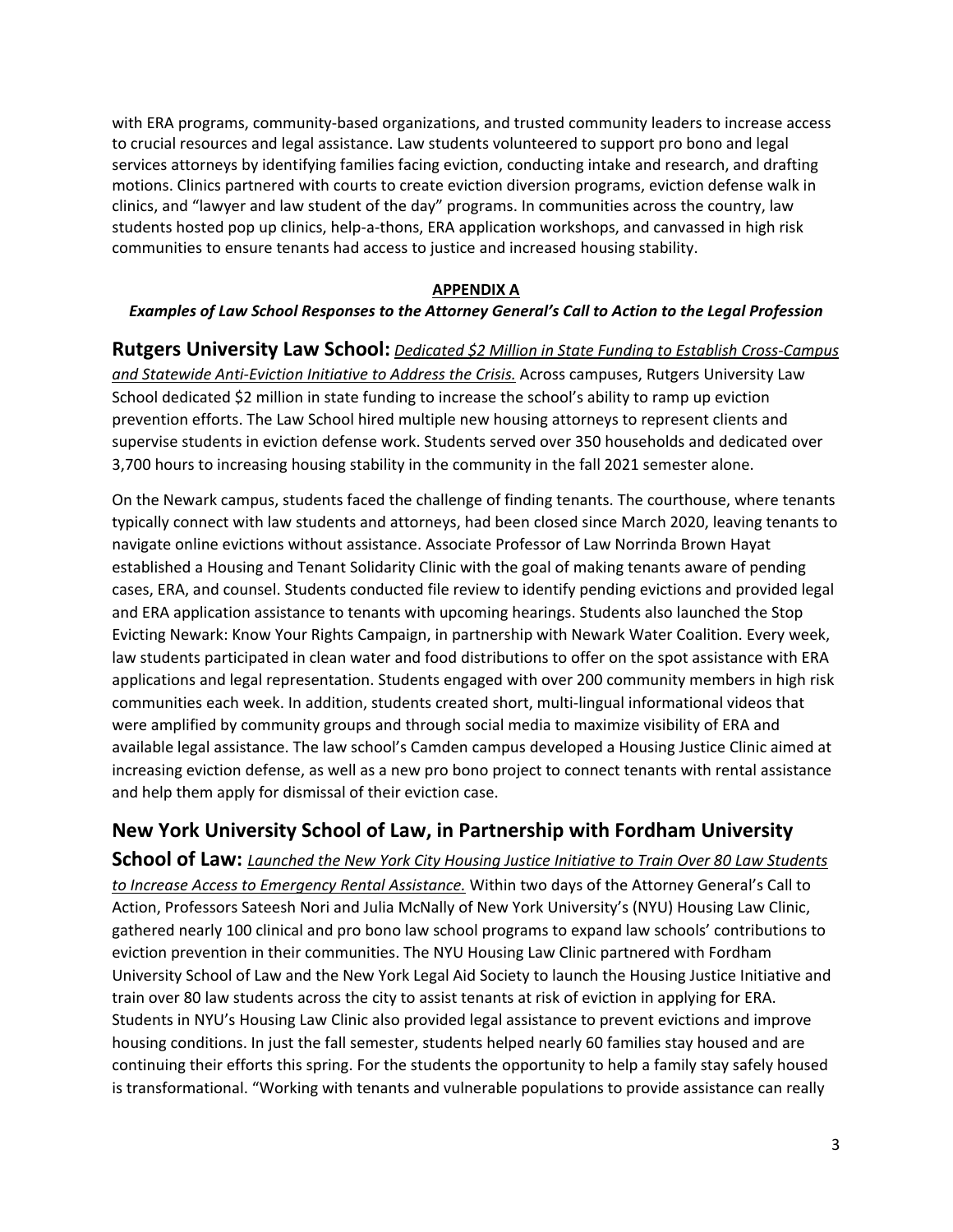help shape students' sense of themselves as public interest lawyers and their sense of having a future in public interest law," McNally [said.](https://www.reuters.com/legal/government/law-schools-are-answering-justice-departments-call-eviction-help-2021-09-02/)

# **Wayne State University School of Law:** *Filling the Justice Gap in Detroit in Partnership with*

*Legal Services.* When the Attorney General issued the Call to Action, it struck close to home for the Wayne State University School of Law. Located in Detroit, the eviction crisis was dire and the end of the eviction moratorium meant widespread homelessness and displacement. Dean Richard Bierschbach gathered the pro bono, experiential, and clinical faculty to immediately launch the Warrior Eviction Defense Corps, a partnership with the City of Detroit, United Community Housing Coalition, and Lakeshore Legal Aid, with the goal of providing legal representation to the thousands of tenants facing eviction. Under the supervision of experienced attorneys, students in the Corps staff eviction dockets, conduct client intake, draft pleadings and settlement documents, and negotiate conditional dismissals on behalf of tenants. Thanks to a statewide eviction diversion order issued by Michigan Supreme Court Chief Justice Bridget McCormick, students can help tenants pause their eviction proceeding in order to access the ERA program. Students also participate in direct tenant outreach to support the work of Detroit's Eviction Prevention Team. This spring, the Corps plans to add a court watch project and legal research to support a right to counsel program in Detroit.

Pro bono students participating in University of Michigan School of Law's COVID-19 Corps team also partnered with Lakeshore Legal Aid to meet the growing demand for legal assistance. As Maiya Moncino, the group's law student founde[r said,](https://www.mlive.com/news/ann-arbor/2020/05/university-of-michigan-law-students-offer-free-legal-help-during-coronavirus-pandemic.html) "Medical staff are on the front lines, but lawyers are confronting the pandemic's shockwaves. COVID-19 has created a whole host of legal problems. We want to show up for our communities."

## **University of Nebraska College of Law:** *Students Fueled the Tenant Assistance Project to*

*Increase Access to Counsel and Drastically Reduce Immediate Evictions – 98% of Represented Tenants Avoided Immediate Eviction.* The students at Nebraska University College of Law are the first to point out the unfairness of the eviction system in the state: less than 2% of tenants have access to legal representation, state law does not require actual notice of a hearing, and—without counsel—over 80% of cases result in eviction, often on the same day as the hearing. When first creating the Tenant Assistance Project, which grew significantly thanks to the Attorney General's Call to Action, faculty and law students wanted to ensure that every tenant facing eviction had an advocate in their corner. The Tenant Assistance Project, a partnership between the Law School and over 20 organizations, including the Nebraska State Bar Association's Volunteer Lawyers Project and Legal Aid of Nebraska, expanded from a small group of dedicated volunteers to a community of students engaged with a statewide effort to prevent the eviction crisis, thanks to the Attorney General's Call. Law students are taking a multiprong strategy to assist over 400 households over the last five months that includes: conducting file review to identify at risk tenants, making direct contact with every household with a pending eviction hearing to offer them ERA application assistance and legal representation, preparing eviction defense packets for pro bono attorneys in every case, and engaging in courthouse advocacy on the day of hearings. As a result of the program, 98% of represented tenants avoided immediate orders of eviction.

## **Atlanta Area Law Schools**: *Over 300 Law Students from Atlanta Area Law Schools Provided Pro*

*Bono Support to Attorneys Statewide.* Just as the Attorney General issued the Call to Action, legal nonprofits across the state of Georgia were seeing a spike in low-income families facing housing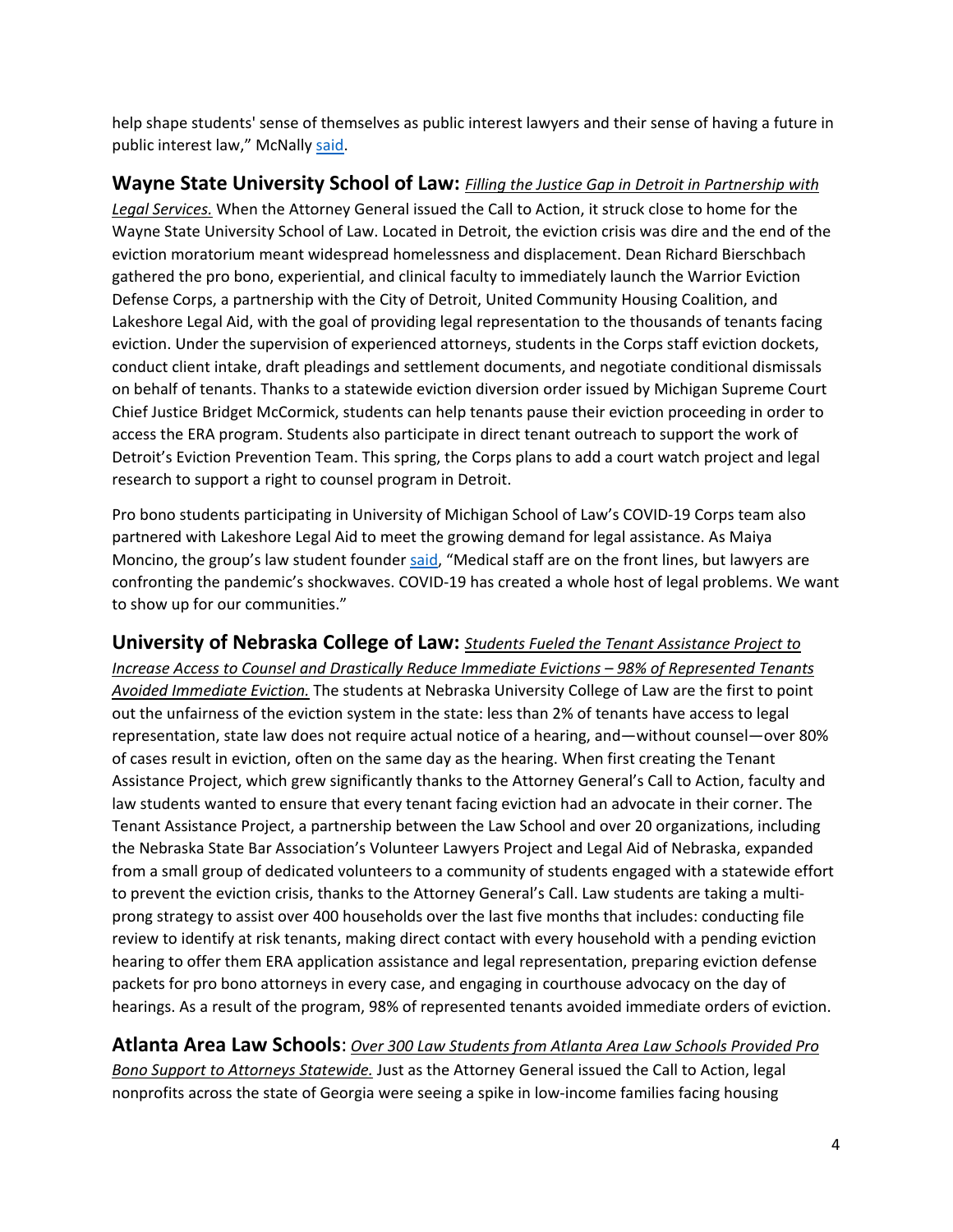instability. Law schools in the Atlanta region answered the Attorney General's Call to Action by providing the pro bono support necessary to meet the need. John Marshall School of Law first asked for "pro bono heroes" to answer the call by participating in a help-a-thon with Georgia Free Legal Answers. In addition, Georgia State University and John Marshall law students collaborated with Georgia Legal Services Program, Atlanta Volunteer Lawyers Foundation, and Atlanta Legal Aid Society to staff an emergency situation intake project, provide ERA application support, and support pro bono attorneys with eviction defense cases. Law students were able to inform vulnerable renters of their rights, screen for ERA eligibility, and connect them to pro bono or legal aid attorneys. Pro bono volunteers working with Georgia Legal Services Program assisted over 350 tenants and helped obtain more than \$3.1 million for clients in need across 100 cities in Georgia. With Atlanta Volunteer Lawyers Foundation, they conducted outreach to an additional 1,000 households.

## **Wake Forest University School of Law:** *64 Students Dedicated over 820 Hours to Partner with*

*Medical Providers and Connect Families in Need with ERA.* When the Attorney General issued the Call to Action, Dean Jane Aiken quickly mobilized the school's pro bono program and the medical-legal partnership clinic, a collaboration with Wake Forest School of Medicine, the Downtown Health Plaza, and Legal Aid of North Carolina, to respond to the urgent eviction crisis. To Professor Allyson Gold, the director of the clinic, it was clear that ERA would be the most direct and fastest way to protect tenants from the imminent threat of eviction. The clinic partnered with the county's ERA program to ramp up the visibility and accessibility of the program in the highest risk communities. Students created dual language flyers and posters, canvassed in the community, and hosted multiple community-based workshops to assist tenants with their applications. Between direct outreach and representation, 64 students dedicated 820 hours to serve 110 households. "This would not have been possible without ERA's unprecedented funding," said Katie Merlin, a third-year law student who helped organize the school's response. "We believe access to the American Rescue Plan's ERA program is the reason that eviction rates are at historic lows in our community." Law, medical and undergraduate students also collaborated to train Downtown Health Plaza medical providers who serve low-income patients to screen for eviction risk and to refer them for ERA and legal assistance. Pro bono students collaborated with Legal Aid of North Carolina to develop know your rights flyers and a housing law manual for tenants and pro bono attorneys.

# **Washington, D.C. Area Schools, Led by Georgetown University Law Center:**

*Launched Community-Based Clinics and Partnered with Medical Providers to Reach Those In Need of Assistance.* Georgetown University Law Center was among the first to answer the Attorney General's Call to address the eviction crisis and protect the many Washington, D.C. residents in danger of losing their homes. Students from Georgetown University Law Center, along with students from George Washington University and American University Washington College of Law, assisted tenants with ERA applications at pop-up clinics hosted by the D.C. Office of the Attorney General. The effort prevented over two dozen scheduled evictions immediately following the Attorney General's Call. In addition, Georgetown's Health Justice Alliance, a collaboration between Georgetown Law and Georgetown University Medical Center, expanded its work to increase legal representation of tenants and provide medical partners with trainings and materials necessary to help patients understand their rights, access ERA, and avoid eviction. Students also distributed information about ERA and eviction prevention to 500 families in the District's lowest-income schools and conducted "public benefits" check-ups for all clients to increase financial assistance.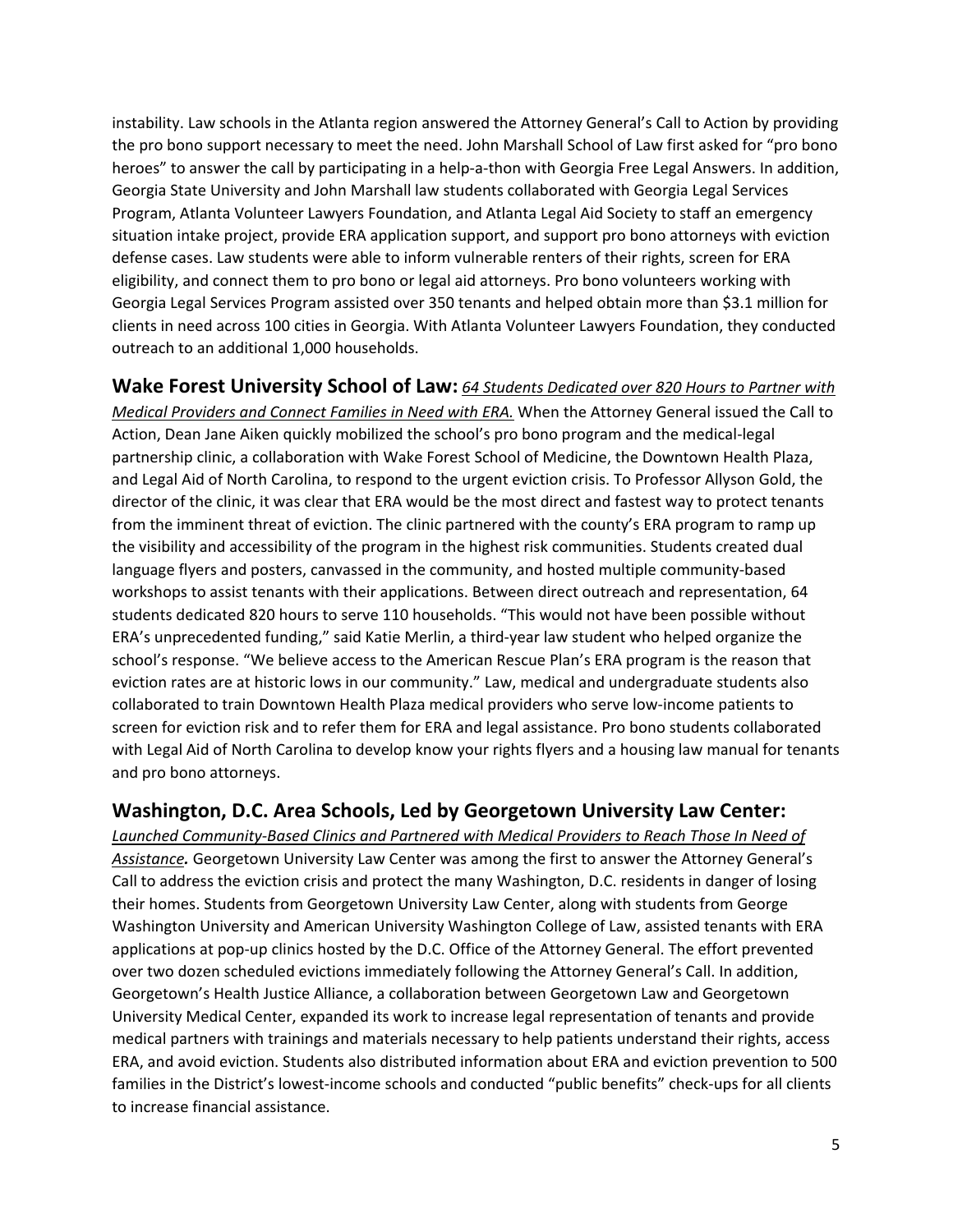## **Duke University School of Law:** *50 Student Volunteers Established a Court-Based Eviction*

*Prevention Legal Clinic to Ensure Legal Representation to Over 100 Individuals.* In Durham, North Carolina, the pandemic exacerbated what Duke Law faculty describe as a longtime eviction crisis. Clinic Director Charles Holton, Professor Jesse Hamilton McCoy II, and student coordinator Amanda Joos recognized the immense and immediate need and launched the Eviction Advice Clinic at the Durham County Courthouse. With over 50 student volunteers, they have been able to staff the clinic every week since the Call to Action and provide on the spot legal advice, representation, and assistance with ERA applications. In five months, the students represented approximately 100 individuals who would have otherwise been unrepresented and left to navigate the eviction system under the looming threat of displacement.

## **Boston University School of Law:** *Leveraging Technology to Increase Tenant Access to Justice*.

As a leader in social justice and civil rights law, Boston University (BU) Law Dean, Angela Onwauchi-Willig recognizes that "Few things are more disruptive and destructive to a person's life than eviction. You lose your home, your community, your stability—basically, with an eviction, you lose all that you have known, all at once." So, she did not hesitate to heed the Attorney General's Call to Action to close the justice gap through the school's clinical work. In Boston, throughout the pandemic, traditional methods for accessing legal representation were often unavailable due to court and help desk closures and pandemic mitigation protocols. To ensure tenants had meaningful access to assistance, BU Law leveraged technological platforms and launched a pro bono service project using the [MA Defense for](https://www.gbls.org/MADE)  [Eviction Portal,](https://www.gbls.org/MADE) an online portal created by Quinten Steenhuis and available through Greater Boston Legal Services to help tenants respond to eviction actions. The portal connects trained law students and translators with tenants who need assistance drafting and filing legal pleadings within a short window to avoid immediate evictions. BU Law Clinical Instructor Jade Brown [reflected,](https://www.bu.edu/law/record/articles/2021/eviction-crisis/) "I really felt we could reach a large number of people. I know, having worked in legal services, just how overwhelmed the system is and how overwhelmed we were."

#### **APPENDIX B**

## *Statement of Law School Deans in Support of the Attorney General's Call to the Legal Community August 30, 2021*

We, the deans of law schools across the United States, agree with Attorney General Garland that the legal profession is well positioned to provide support for tenants, landlords, and courts in the looming housing and eviction crisis. As law school deans responsible for training the next generation of lawyers to be stewards of an effective, equitable, and just legal system, we feel obliged to do our part. Therefore, we are working with our faculty and students to take immediate and meaningful action to combat this crisis. Drawing on resources such as our pro bono programs, clinical offerings, and the service of our larger law school communities, we will help ensure that families and individuals facing eviction have the legal representation, counseling, and assistance they need to exercise their rights, that those entitled to the support of the Emergency Rental Assistance Program are able to access it, and that eviction proceedings are conducted in a fair and just manner.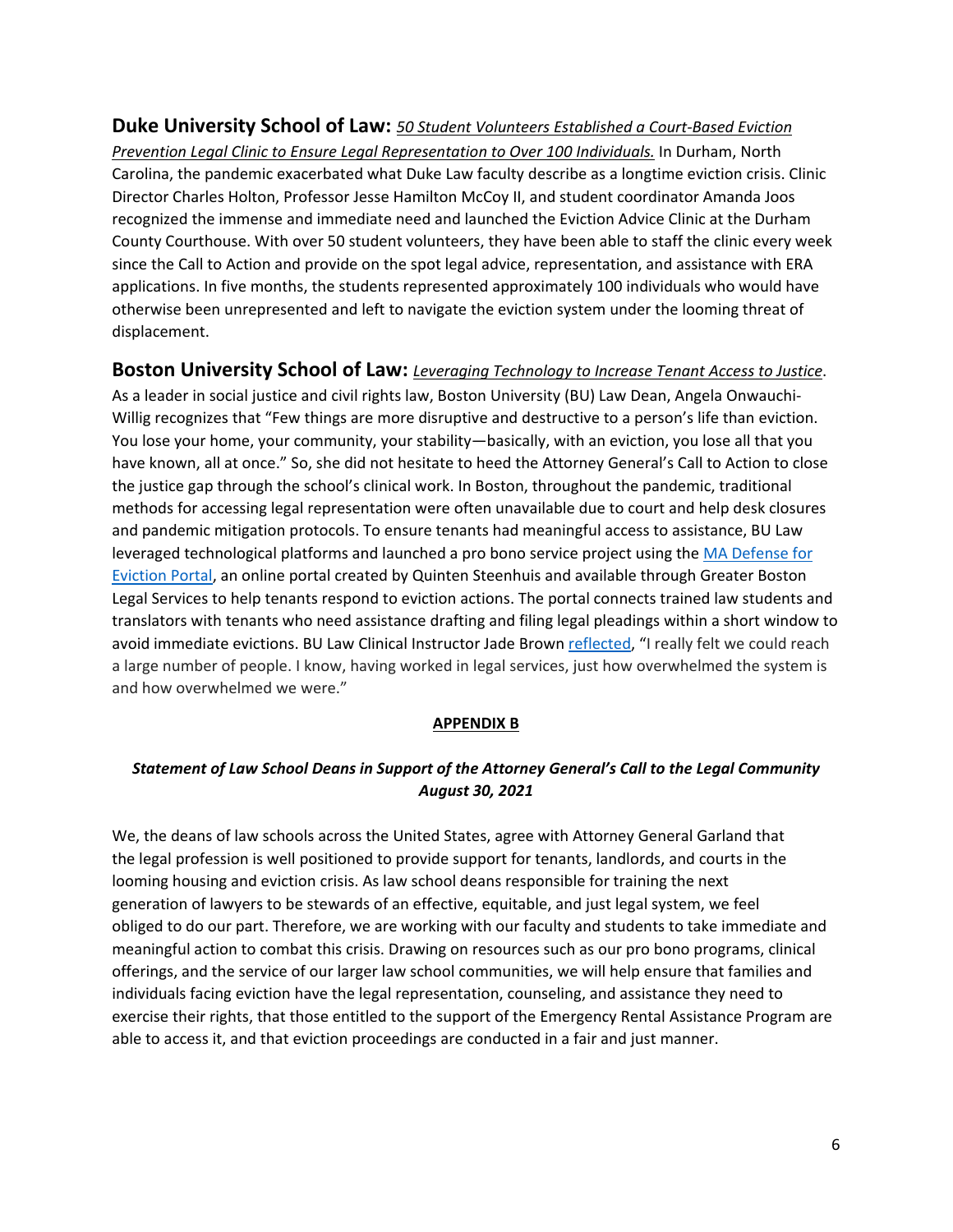Alicia Ouellette Albany Law School

Roger A. Fairfax, Jr. American University Washington College of Law

Angela Onwuachi-Willig Boston University School of Law

Michael T. Cahill Brooklyn Law School J. Rich Leonard Campbell Law School

Larry Cunningham Charleston School of Law

Eduardo R.C. Capulong City University of New York School of Law

Lee Fisher Cleveland-Marshall College of Law

Gillian Lester Columbia Law School

Jens David Ohlin Cornell Lw School

Joshua P. Fershée Creighton University School of Law

Kerry Abrams Duke University School of Law

Luke Bierman Elon University School of Law Matthew Diller Fordham University School of Law

William M. Treanor Georgetown University Law Center

LaVonda N. Reed

Georgia State University College of Law

Colin Crawford Golden Gate University School of Law

John F. Manning Harvard Law School

Gail Prudenti Hofstra University Maurice A. Deane School of Law

Danielle Holley-Walker Howard University School of Law

Gordon Smith J. Reuben Clark Brigham Young University Law School

Michael Waterstone Loyola Law School, Los Angeles

Zelda B. Harris Loyola University Chicago School of Law

Patricia Bennett Mississippi College School of Law

Anthony Niedwiecki Mitchell Hamline School of Law

Anthony W. Crowell New York Law School

Trevor W. Morrison New York University School of Law

Hari M. Osofsky Northwestern Pritzker School of Law

G. Marcus Cole Notre Dame Law School

Horace E. Anderson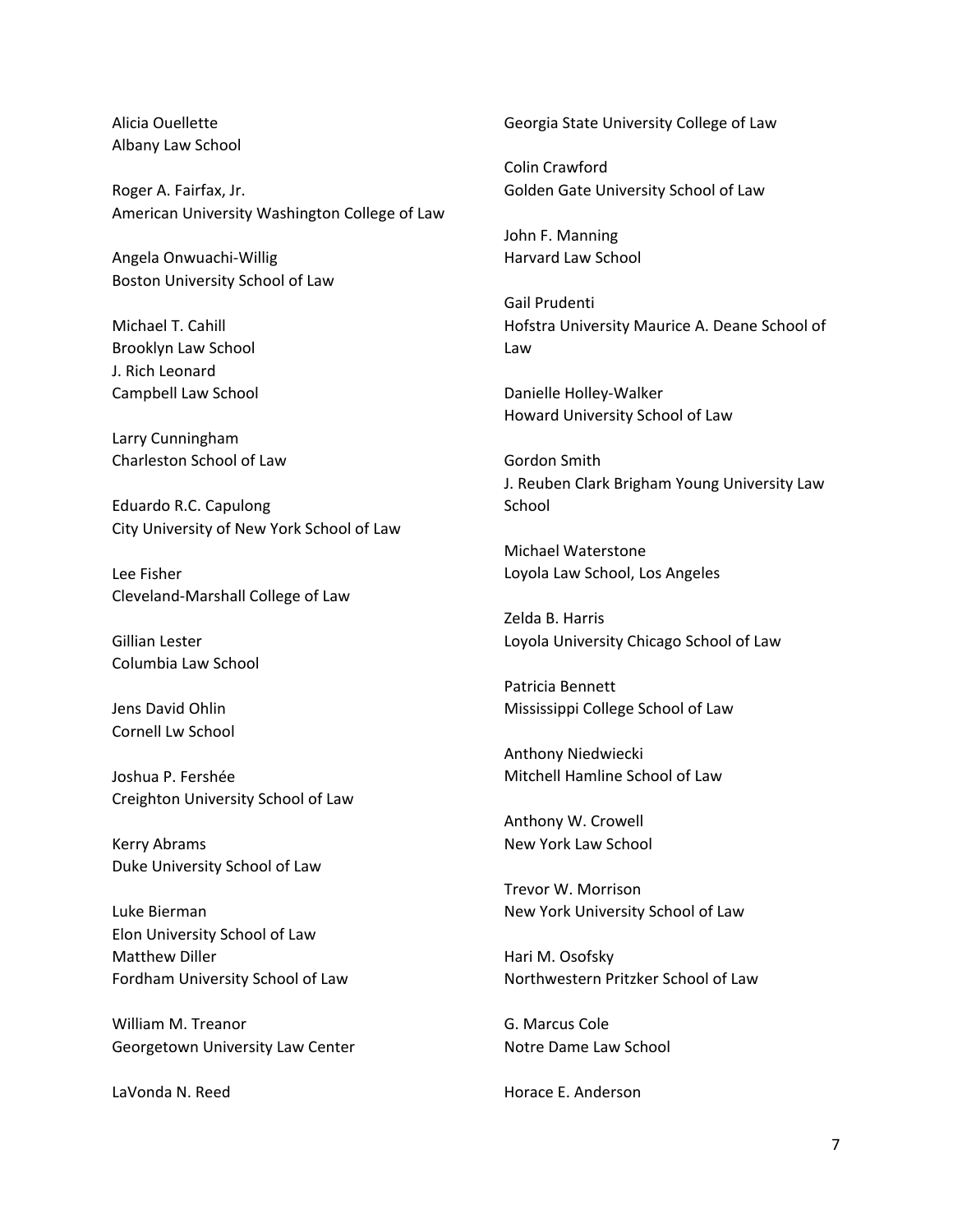Pace University Elisabeth Haub School of Law

Danielle M. Conway Penn State Dickinson Law

James W. Houck Penn State Law

Fernando Moreno Orama Pontifical Catholic University of Puerto Rico Law **School** 

Jennifer Gerarda Brown Quinnipiac University School of Law

Mark Martin Regent Law School

Gregory W. Bowman Roger Williams University School of Law

Rose Cuison-Villazor Rutgers Law School

Kimberly Mutcherson Rutgers Law School

William P. Johnson Saint Louis University School of Law

Annette E. Clark Seattle University School of Law

Kathleen M. Boozang Seton Hall School of Law

Michael F. Barry South Texas College of Law Houston

Jennifer M. Collins Southern Methodist University Dedman School of Law

John Pierre

Southern University Law Center

Darby Dickerson Southwestern Law School

Michael A. Simons St. John's University School of Law

Patricia E. Roberts St. Mary's University School of Law

Jenny S. Martinez Stanford Law School

Michèle Alexandre Stetson University College of Law

Andrew Perlman Suffolk University Law School

Craig M. Boise Syracuse University College of Law

Robert B. Ahdieh Texas A&M University School of Law

Dayna Bowen Matthew The George Washington University Law School

Katharine T. Schaffzin The University of Memphis Cecil C. Humphreys School of Law

Elena B. Langan Touro Law Center

Jennifer L. Mnookin UCLA School of Law

Aviva Abramovsky University at Buffalo School of Law, The State University of New York

Mark E. Brandon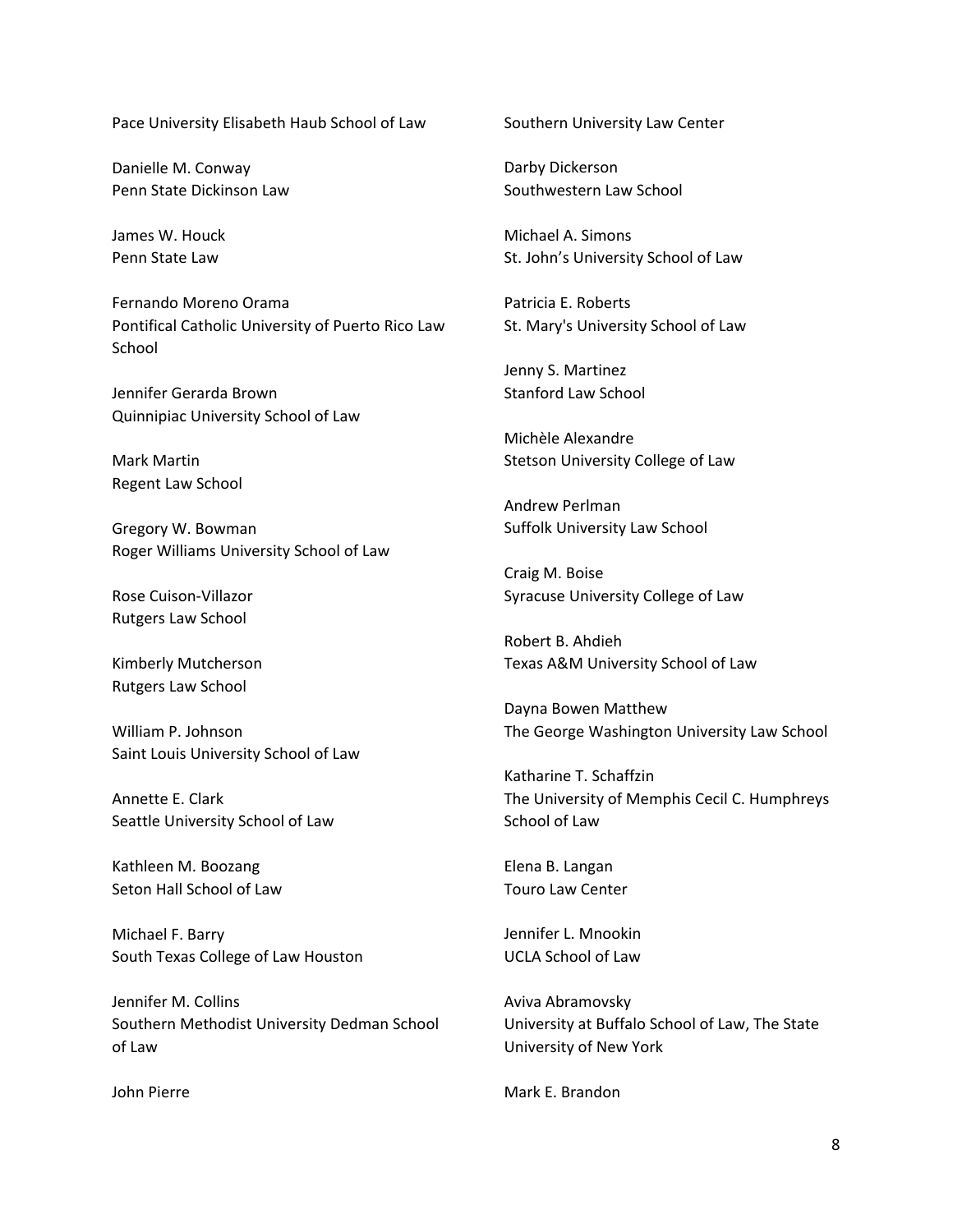University of Alabama School of Law

Ronald Weich University of Baltimore School of Law

David L. Faigman University of California, Hastings College of the Law

Erwin Chemerinsky University of California, Berkeley School of Law

Eboni S. Nelson University of Connecticut School of Law

Jelani Jefferson Exum University of Detroit Mercy School of Law

Laura Ann Rosenbury University of Florida Levin College of Law

Bo Rutledge University of Georgia School of Law

Camille Nelson University of Hawai'i at Mānoa - William S. Richardson School of Law

Leonard M. Baynes University of Houston Law Center

Johanna Kalb University of Idaho College of Law

Donald B. Tobin University of Maryland Francis King Carey School of Law

Eric J. Mitnick University of Massachusetts School of Law

Mark D. West University of Michigan Law School Garry W. Jenkins University of Minnesota Law School

Susan H. Duncan University of Mississippi School of Law

Richard Moberly University of Nebraska College of Law

Sergio Pareja University of New Mexico School of Law

Marcilynn A. Burke University of Oregon School of Law Theodore W. Ruger University of Pennsylvania Carey Law School

Amy J. Wildermuth University of Pittsburgh School of Law

Wendy C. Perdue University of Richmond School of Law

Robert A. Schapiro University of San Diego School of Law

William C. Hubbard University of South Carolina School of Law

Andrew T. Guzman University of Southern California Gould School of Law

Robert K. Vischer University of St. Thomas School of Law

Ward Farnsworth University of Texas School of Law

Renée McDonald Hutchins University of the District of Columbia David A. Clarke School of Law

Michael Hunter Schwartz